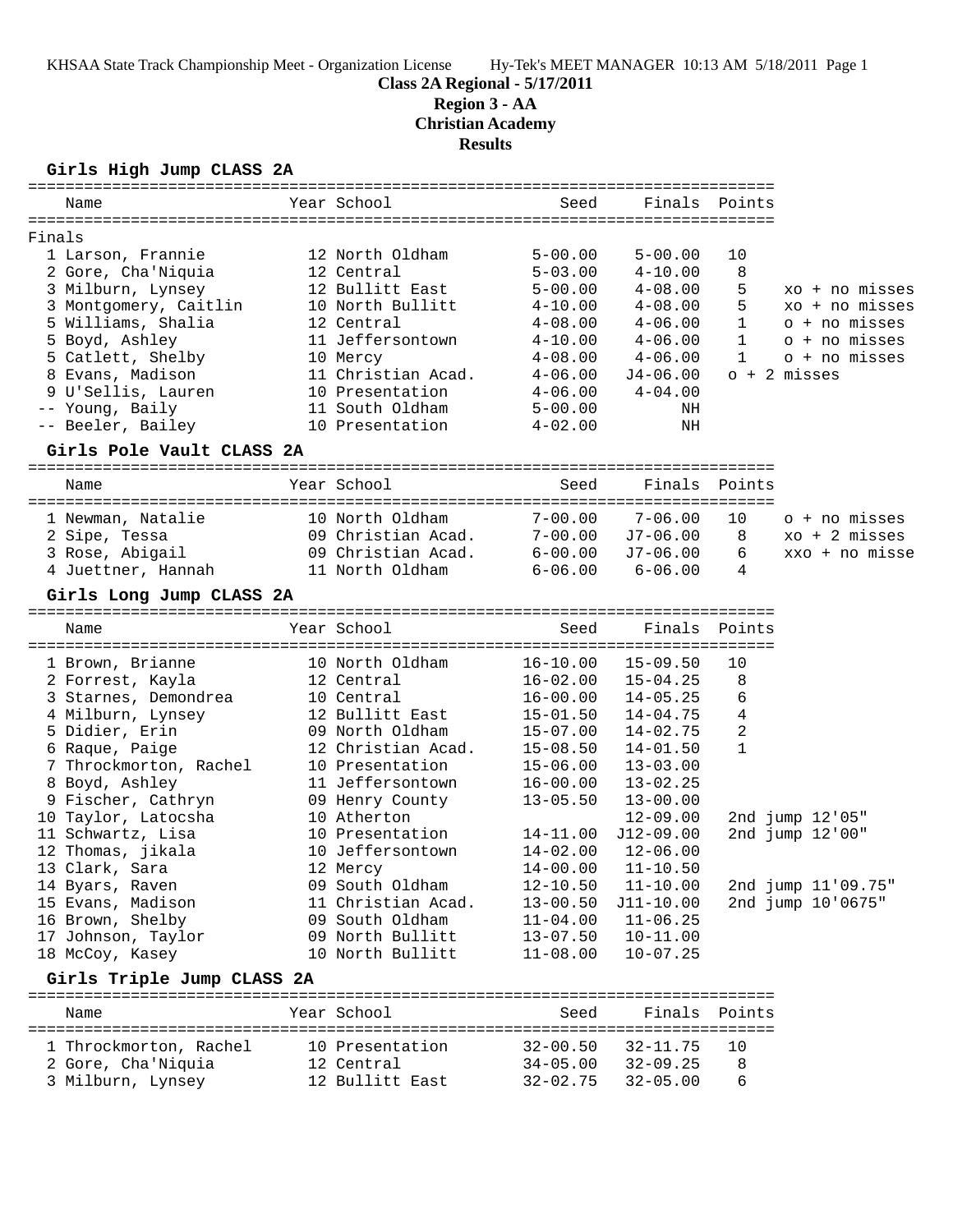**Class 2A Regional - 5/17/2011**

### **Region 3 - AA**

**Christian Academy**

### **Results**

### **....Girls Triple Jump CLASS 2A**

| 4 Morsman, Emily      | 09 North Oldham    | $32 - 00.50$ | $31 - 07.75$ | $\overline{4}$ |
|-----------------------|--------------------|--------------|--------------|----------------|
| 5 Klusman, Alexa      | 12 North Oldham    | $31 - 04.50$ | $30 - 04.50$ | 2              |
| 6 Burnett, Sarah Beth | 10 Christian Acad. | $30 - 04.75$ | $29 - 10.75$ | $\overline{1}$ |
| 7 Montgomery, Caitlin | 10 North Bullitt   | $28 - 08.00$ | $29 - 09.50$ |                |
| 8 Key, Bridget        | 11 Western         |              | $27 - 07.25$ |                |
| 9 Clark, Sara         | 12 Mercy           | $28 - 06.00$ | $27 - 06.50$ |                |
| 10 McCoy, Kasey       | 10 North Bullitt   | $28 - 00.25$ | $26 - 07.00$ |                |
| 11 Keister, Ashleigh  | 10 Shawnee         | $25 - 00.00$ | $26 - 02.00$ |                |
| -- Payne, Brooke      | 09 Central         |              | FOUL         |                |

#### **Girls Shot Put CLASS 2A**

================================================================================ Seed Finals Points

| wam-                 | TOOT DOMOOT        | .<br>UU J    | -------      |              |
|----------------------|--------------------|--------------|--------------|--------------|
| 1 Finn, Royality     | 12 Central         | $33 - 04.00$ | $31 - 06.75$ | 10           |
| 2 Downs, Erin        | 10 North Bullitt   | $32 - 03.00$ | $31 - 04.00$ | 8            |
| 3 Grant, Elizabeth   | 12 North Bullitt   | $30 - 09.00$ | $29 - 10.50$ | 6            |
| 4 Williams, Shalia   | 12 Central         | $30 - 05.00$ | $29 - 06.50$ | $\bf 4$      |
| 5 Larson, Frannie    | 12 North Oldham    | $33 - 00.00$ | $29 - 00.25$ | 2            |
| 6 Pfeifer, Mikaela   | 10 South Oldham    | $28 - 10.00$ | $28 - 00.25$ | $\mathbf{1}$ |
| 7 Johnson, Myra      | 11 Shawnee         | $30 - 00.00$ | $27 - 05.50$ |              |
| 8 Hollifield, Hannah | 10 Mercy           | 30-01.00     | $26 - 06.25$ |              |
| 9 Coleman, Amber     | 09 Jeffersontown   | $26 - 02.00$ | $24 - 04.50$ |              |
| 10 Jones, Reagan     | 11 Christian Acad. | 28-08.00     | $23 - 06.00$ |              |
| 11 Johnson, Eureka   | 10 Jeffersontown   | $25 - 04.00$ | $23 - 04.50$ |              |
| 12 Kincaid, Justine  | 10 North Oldham    |              | $22 - 09.00$ |              |
| 13 Barnes, Kelsi     | 12 Christian Acad. | $24 - 10.00$ | $21 - 10.25$ |              |
| 14 Wakefield, Sarah  | 09 South Oldham    | 22-01.50     | $21 - 09.00$ |              |
| 15 Degner, Meredith  | 10 Presentation    | $21 - 03.50$ | $21 - 01.50$ |              |
| 16 Lewis, Mahala     | 10 Henry County    | $22 - 11.00$ | $20 - 01.25$ |              |
| 17 Compton, Micaela  | 10 Mercy           | $21 - 09.00$ | $17 - 09.75$ |              |
|                      |                    |              |              |              |

#### **Girls Discus Throw CLASS 2A**

| Name |                                                                                                                                                                                                                                                                                                                                          | Seed                                                                                                                                                                                                                                                                                               | Finals     | Points         |
|------|------------------------------------------------------------------------------------------------------------------------------------------------------------------------------------------------------------------------------------------------------------------------------------------------------------------------------------------|----------------------------------------------------------------------------------------------------------------------------------------------------------------------------------------------------------------------------------------------------------------------------------------------------|------------|----------------|
|      |                                                                                                                                                                                                                                                                                                                                          | $112 - 00$                                                                                                                                                                                                                                                                                         | $114 - 09$ | 10             |
|      |                                                                                                                                                                                                                                                                                                                                          | $56 - 00$                                                                                                                                                                                                                                                                                          | $90 - 00$  | 8              |
|      |                                                                                                                                                                                                                                                                                                                                          | $92 - 00$                                                                                                                                                                                                                                                                                          | $84 - 05$  | 6              |
|      |                                                                                                                                                                                                                                                                                                                                          | $86 - 10$                                                                                                                                                                                                                                                                                          | $81 - 04$  | 4              |
|      |                                                                                                                                                                                                                                                                                                                                          | $73 - 07$                                                                                                                                                                                                                                                                                          | $76 - 00$  | $\overline{2}$ |
|      |                                                                                                                                                                                                                                                                                                                                          | $79 - 10$                                                                                                                                                                                                                                                                                          | $75 - 08$  | $\mathbf{1}$   |
|      |                                                                                                                                                                                                                                                                                                                                          | $69 - 08$                                                                                                                                                                                                                                                                                          | $67 - 06$  |                |
|      |                                                                                                                                                                                                                                                                                                                                          | $67 - 01$                                                                                                                                                                                                                                                                                          | $67 - 04$  |                |
|      |                                                                                                                                                                                                                                                                                                                                          | $67 - 01$                                                                                                                                                                                                                                                                                          | $67 - 00$  |                |
|      |                                                                                                                                                                                                                                                                                                                                          | $63 - 09$                                                                                                                                                                                                                                                                                          | $66 - 07$  |                |
|      |                                                                                                                                                                                                                                                                                                                                          | $72 - 01$                                                                                                                                                                                                                                                                                          | $65 - 02$  |                |
|      |                                                                                                                                                                                                                                                                                                                                          | $72 - 04$                                                                                                                                                                                                                                                                                          | $64 - 03$  |                |
|      |                                                                                                                                                                                                                                                                                                                                          | $63 - 08$                                                                                                                                                                                                                                                                                          | $63 - 01$  |                |
|      |                                                                                                                                                                                                                                                                                                                                          | $72 - 04$                                                                                                                                                                                                                                                                                          | $63 - 01$  |                |
|      |                                                                                                                                                                                                                                                                                                                                          | $72 - 00$                                                                                                                                                                                                                                                                                          | $53 - 09$  |                |
|      |                                                                                                                                                                                                                                                                                                                                          | $54 - 08$                                                                                                                                                                                                                                                                                          | $52 - 06$  |                |
|      | 1 Johnson, Myra<br>2 Thompson, Robin<br>3 Jones, Reagan<br>4 Hollifield, Hannah<br>5 Larson, Frannie<br>6 Willhite, Carla<br>7 Lewis, Mahala<br>8 Milburn, Lynsey<br>9 Ehrenborg, Sidney<br>10 Cornwell, Kelly<br>11 Downs, Erin<br>12 Doyle, Cynthia<br>13 Wakefield, Sarah<br>13 Kramer, Sam<br>15 Finn, Royality<br>16 Coleman, Amber | Year School<br>11 Shawnee<br>09 Central<br>11 Christian Acad.<br>10 Mercy<br>12 North Oldham<br>10 North Bullitt<br>10 Henry County<br>12 Bullitt East<br>10 Christian Acad.<br>10 Mercy<br>10 North Bullitt<br>11 Western<br>09 South Oldham<br>12 Presentation<br>12 Central<br>09 Jeffersontown | -----      |                |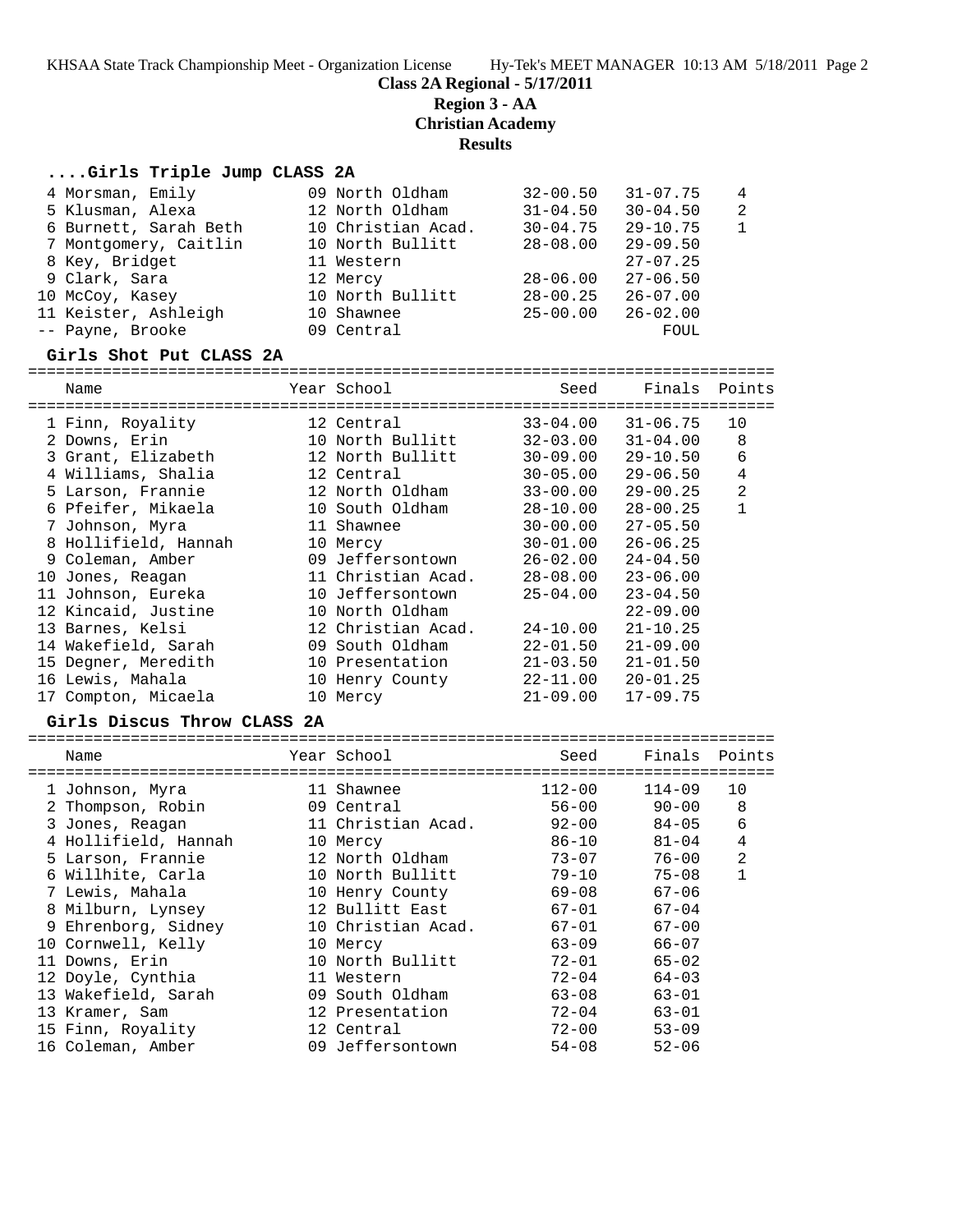**Class 2A Regional - 5/17/2011**

### **Region 3 - AA**

**Christian Academy**

**Results**

### **Boys High Jump CLASS 2A**

| Name                     | Year School        | Seed         | Finals       | Points       |                |
|--------------------------|--------------------|--------------|--------------|--------------|----------------|
|                          |                    |              |              |              |                |
| 1 Thompson, Mike         | 11 South Oldham    | $6 - 06.00$  | $6 - 02.00$  | 10           | $\circ$        |
| 2 Cross, Harry           | 12 Jeffersontown   | $6 - 05.00$  | $J6 - 02.00$ | 8            | XO             |
| 3 Milliken, Tajh         | 11 Central         | $5 - 04.00$  | $5 - 08.00$  | 6            |                |
| 4 Bailey, Zakk           | 11 Shelby County   | $5 - 08.00$  | $5 - 06.00$  | 4            | o + no misses  |
| 5 Blake, Chris           | 11 Shelby County   | $5 - 10.00$  | J5-06.00     | 2            | xxo + no misse |
| 6 Crawford, Logan        | 12 Christian Acad. | 5-08.00      | $5 - 04.00$  | $0.50$ o     |                |
| 6 Reister, Evan          | 10 Bullitt East    | $5 - 04.00$  | $5 - 04.00$  | $0.50$ o     |                |
| 8 Haynes, James          | 11 Atherton        |              | $J5 - 04.00$ | XO           |                |
| 9 Smith, Keith           | 10 Central         | $5 - 06.00$  | $J5 - 04.00$ | <b>XXO</b>   |                |
| 10 Johnson, Chris        | 11 Valley          | $5 - 06.00$  | $5 - 00.00$  |              |                |
| Thomas, Wyatt<br>$--$    | 11 Jeffersontown   | $6 - 00.00$  | ΝH           |              |                |
| -- Vinson, Xavier        | 12 Atherton        |              | NH           |              |                |
| -- Mitchell, Zack        | 11 North Oldham    | $5 - 08.00$  | NH           |              |                |
| -- Armstrong, Austin     | 10 Henry County    | $5 - 06.00$  | NH           |              |                |
| -- Gee, Aaron            | 12 North Oldham    | $5 - 09.00$  | NH           |              |                |
| Boys Pole Vault CLASS 2A |                    |              |              |              |                |
|                          |                    |              |              |              |                |
| Name                     | Year School        | Seed         | Finals       | Points       |                |
|                          |                    |              |              |              |                |
| 1 Barry, Michael         | 10 Shelby County   | $9 - 00.00$  | $10 - 06.00$ | 10           |                |
| 2 Gamble, Garrett        | 12 Christian Acad. | $9 - 00.00$  | $10 - 00.00$ | 8            | $xo + 1$ miss  |
| 3 Beno, Andrew           | 12 North Oldham    | $9 - 06.00$  | $J10-00.00$  | 6            | xxo + no misse |
| 4 Ruhs, Nolan            | 09 North Oldham    |              | $8 - 06.00$  | 4            |                |
| 5 Orange, Stuart         | 10 Shelby County   | 7-06.00      | $8 - 00.00$  | 2            |                |
| 6 Mann, Jeston           | 08 Henry County    | $8-00.00$    | $7 - 06.00$  | $\mathbf{1}$ |                |
| 7 Jones, Edward          | 09 Henry County    | $8 - 06.00$  | $7 - 00.00$  |              |                |
| -- Wilson, Matthew       | 12 Christian Acad. | $10 - 07.00$ | NH           |              |                |
|                          |                    |              |              |              |                |
| Boys Long Jump CLASS 2A  |                    |              |              |              |                |
| Name                     | Year School        | Seed         | Finals       | Points       |                |
|                          |                    |              |              |              |                |
| 1 Lay, Taylor            | 11 Shelby County   | $19 - 06.00$ | $19 - 08.25$ | 10           |                |
| 2 Love, Caleb            | 12 Christian Acad. | $21 - 00.25$ | 19-08.00     | 8            | 2nd jump 19'08 |
| 3 Crawley, Austin        | 12 North Oldham    | $20 - 10.25$ | $J19-08.00$  | 6            | 2nd jump 19'00 |
| 4 Newberry, Robert       | 12 Jeffersontown   | $20 - 00.00$ | $19 - 05.75$ | 4            |                |
| 5 Murray, Laronta        | 12 Atherton        |              | $19 - 03.50$ | 2            |                |
| 6 Bailey, Zakk           | 11 Shelby County   | $19 - 10.00$ | $18 - 10.50$ | 1            |                |
| 7 Craig, Nelson          | 12 Valley          | $18 - 03.00$ | 18-09.75     |              |                |
| 8 Williams, Thomas       | 11 Henry County    | $18 - 04.00$ | $18 - 01.00$ |              |                |
| 9 Jacobsen, Justin       | 12 Bullitt East    | $17 - 03.00$ | $17 - 07.00$ |              |                |
| 10 Smith, Keith          | 10 Central         | $19 - 11.00$ | $17 - 03.00$ |              |                |
| 11 Kennon, Travis        | 11 Collins         | $18 - 05.00$ | $17 - 02.75$ |              |                |
| 12 Thomas, Joseph        | 12 Moore           | $18 - 01.00$ | $16 - 06.25$ |              |                |
| 13 Raymond, Jacob        | 10 North Oldham    | $18 - 02.75$ | $16 - 04.00$ |              |                |
| 14 Branham, Steffen      | 12 Bullitt East    | $15 - 03.00$ | $16 - 03.75$ |              |                |
| 15 Donnaway, Decorwayn   | 11 Western         | $17 - 09.75$ | $16 - 02.75$ |              |                |
| 16 Byar, BJ              | 11 South Oldham    | $19 - 02.25$ | $16 - 00.00$ |              |                |
| 17 Dunbar, Kevon         | 12 Central         | $21 - 11.00$ | $15 - 11.75$ |              |                |
| 18 Schneider, Easton     | 09 South Oldham    | $16 - 09.00$ | $15 - 08.00$ |              |                |
| 19 Tugbe, Augustine      | 6 Moore            | $14 - 07.00$ | $13 - 07.00$ |              |                |
|                          |                    |              |              |              |                |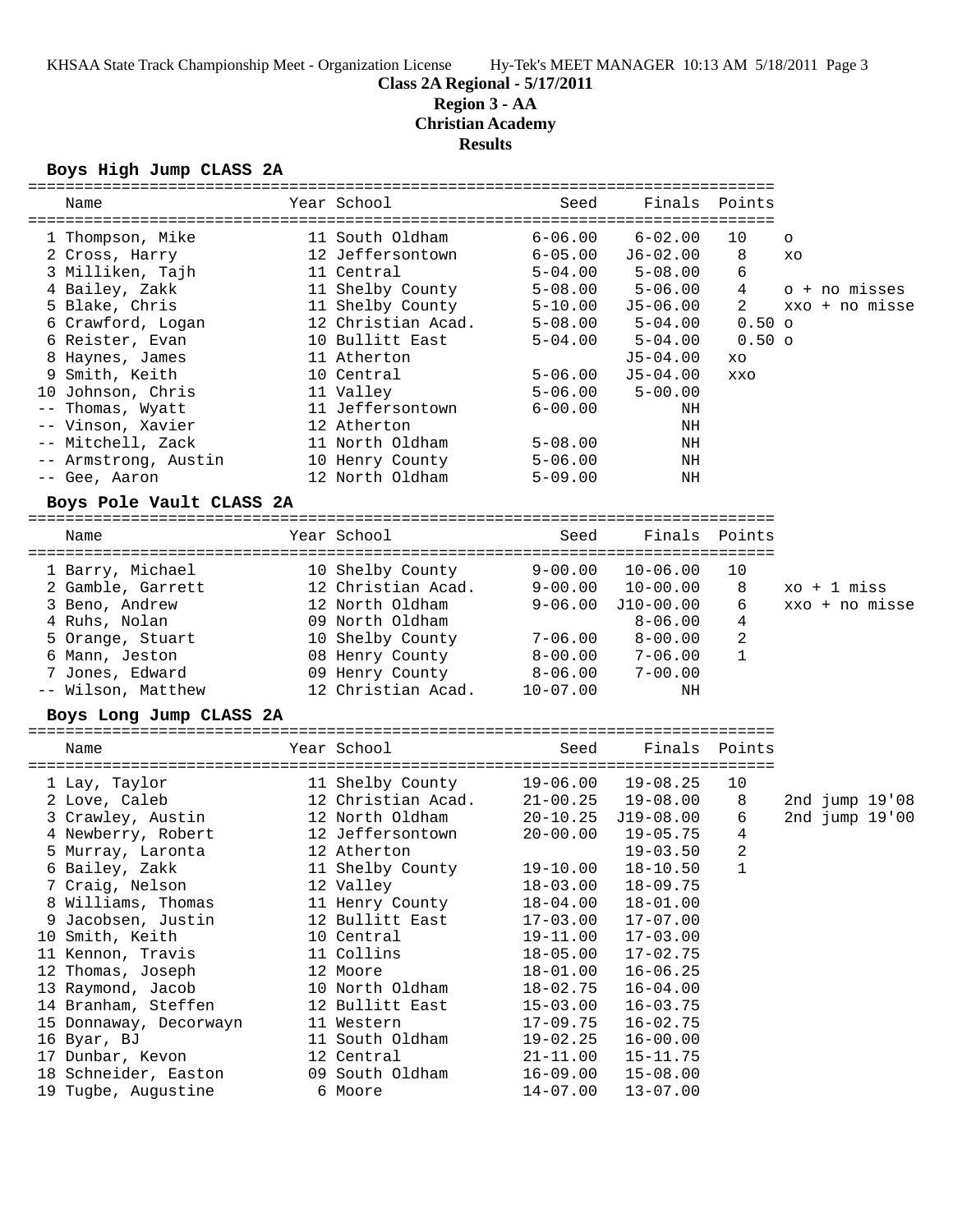**....Boys Long Jump CLASS 2A**

**Class 2A Regional - 5/17/2011**

**Region 3 - AA**

**Christian Academy**

**Results**

| -- Seay, Brandon<br>-- Swan, Bryant | 10 Henry County<br>12 Collins | $18 - 05.00$<br>$19 - 06.00$ | FOUL<br>FOUL                 |                   |
|-------------------------------------|-------------------------------|------------------------------|------------------------------|-------------------|
| Boys Triple Jump CLASS 2A           |                               |                              |                              |                   |
| Name                                | Year School                   | Seed                         | Finals                       | Points            |
| 1 Dunbar, Kevon                     | 12 Central                    | $44 - 09.00$                 | $42 - 02.00$                 | 10                |
| 2 Thompson, Anthony                 | 10 Central                    | $40 - 10.00$                 | $41 - 11.00$                 | 8                 |
| 3 Lay, Taylor                       | 11 Shelby County              | $39 - 00.50$                 | $39 - 06.00$                 | 6                 |
| 4 Love, Caleb                       | 12 Christian Acad.            | $41 - 01.50$                 | $38 - 09.00$                 | $\overline{4}$    |
| 5 Newberry, Robert                  | 12 Jeffersontown              | $40 - 01.00$                 | $37 - 09.00$                 | $\overline{a}$    |
| 6 Kozak, Ryan                       | 09 North Oldham               | $38 - 05.00$                 | $37 - 06.75$                 | $\mathbf{1}$      |
| 7 Murray, Laronta                   | 12 Atherton                   |                              | $37 - 06.25$                 |                   |
| 8 Williams, Thomas                  | 11 Henry County               | $39 - 06.00$                 | $37 - 02.75$                 |                   |
| 9 Bailey, Zakk                      | 11 Shelby County              | $41 - 03.00$                 | $36 - 00.75$                 |                   |
| 10 Jacobsen, Justin                 | 12 Bullitt East               |                              | $35 - 06.25$                 |                   |
| 11 Hardy, Keian                     | 11 Jeffersontown              | 37-00.00                     | $35 - 04.00$                 |                   |
|                                     |                               |                              |                              |                   |
| Boys Shot Put CLASS 2A              |                               |                              |                              |                   |
| Name                                | Year School                   | Seed                         | Finals                       | Points            |
|                                     |                               |                              |                              |                   |
| 1 Troutman, Trevor                  | 11 Bullitt East               | $47 - 11.00$                 | $48 - 02.25$                 | 10                |
| 2 Renaud, Cameron                   | 11 North Oldham               | 48-04.00                     | $45 - 04.50$                 | 8                 |
| 3 Cravens, Christian                | 10 Henry County               | $41 - 10.50$                 | $40 - 07.25$<br>$40 - 02.25$ | 6                 |
| 4 Ingram, Darian                    | 12 Henry County               | $42 - 00.50$                 |                              | $\overline{4}$    |
| 5 Stevens, Ivy                      | 10 North Oldham               | $41 - 05.00$                 | $40 - 01.00$                 | 2<br>$\mathbf{1}$ |
| 6 Okruch, Andrew                    | 10 Bullitt East               | $42 - 09.00$                 | $39 - 03.00$                 |                   |
| 7 Medley, Lyle                      | 12 Collins                    |                              | $36 - 05.75$                 |                   |
| 8 Blount, Jonathon                  | 12 Christian Acad.            | $37 - 08.50$                 | $35 - 02.50$                 |                   |
| 9 Rogers, Robert                    | 12 Shelby County              | $41 - 06.00$                 | $35 - 00.75$                 |                   |
| 10 Allen, Micheal                   | 10 Jeffersontown              | $35 - 00.00$                 | $34 - 05.25$                 |                   |
| 11 Newberry, Robert                 | 12 Jeffersontown              | $35 - 00.00$                 | $33 - 04.50$                 |                   |
| 12 Martin, Paul                     | 09 Central                    | $38 - 00.00$                 | $33 - 03.75$                 |                   |
| 13 Catron, Jared                    | 12 Christian Acad.            | $39 - 06.00$                 | $31 - 06.00$                 |                   |
| 14 Finn, John                       | 11 Central                    | $34 - 00.00$                 | $29 - 11.50$                 |                   |
| 15 Brown, Richard                   | 12 Moore<br>12 Moore          | $32 - 03.50$                 | $28 - 10.50$<br>$28 - 02.75$ |                   |
| 16 Rickert, Michael                 |                               |                              |                              |                   |
| Boys Discus Throw CLASS 2A          |                               |                              |                              |                   |
| Year School<br>Name                 |                               | Seed Finals Points           |                              |                   |
| 1 Troutman, Trevor                  | 11 Bullitt East               | $159 - 03$                   | $150 - 06$                   | 10                |
| 2 Renaud, Cameron                   | 11 North Oldham               | $148 - 04$                   | $147 - 04$                   | 8                 |
| 3 Okruch, Andrew                    | 10 Bullitt East               | $137 - 03$                   | $139 - 07$                   | 6                 |
| 4 Blount, Jonathon                  | 12 Christian Acad.            | $121 - 04$                   | $124 - 04$                   | 4                 |
| 5 Rogers, Robert                    | 12 Shelby County              | $114 - 03$                   | $113 - 03$                   | 2                 |
| 6 Cottrell, Quinten                 | 12 Shelby County              | $116 - 08$                   | $111 - 02$                   | 1                 |
| 7 Wilson, Matthew                   | 12 Christian Acad.            | $110 - 00$                   | $109 - 01$                   |                   |
| 8 Medley, Lyle                      | 12 Collins                    | $107 - 03$                   | $102 - 01$                   |                   |
| 9 Stevens, Ivy                      | 10 North Oldham               | $92 - 01$                    | $94 - 08$                    |                   |
| 10 Armstrong, Austin                | 10 Henry County               | $101 - 10$                   | $89 - 01$                    |                   |